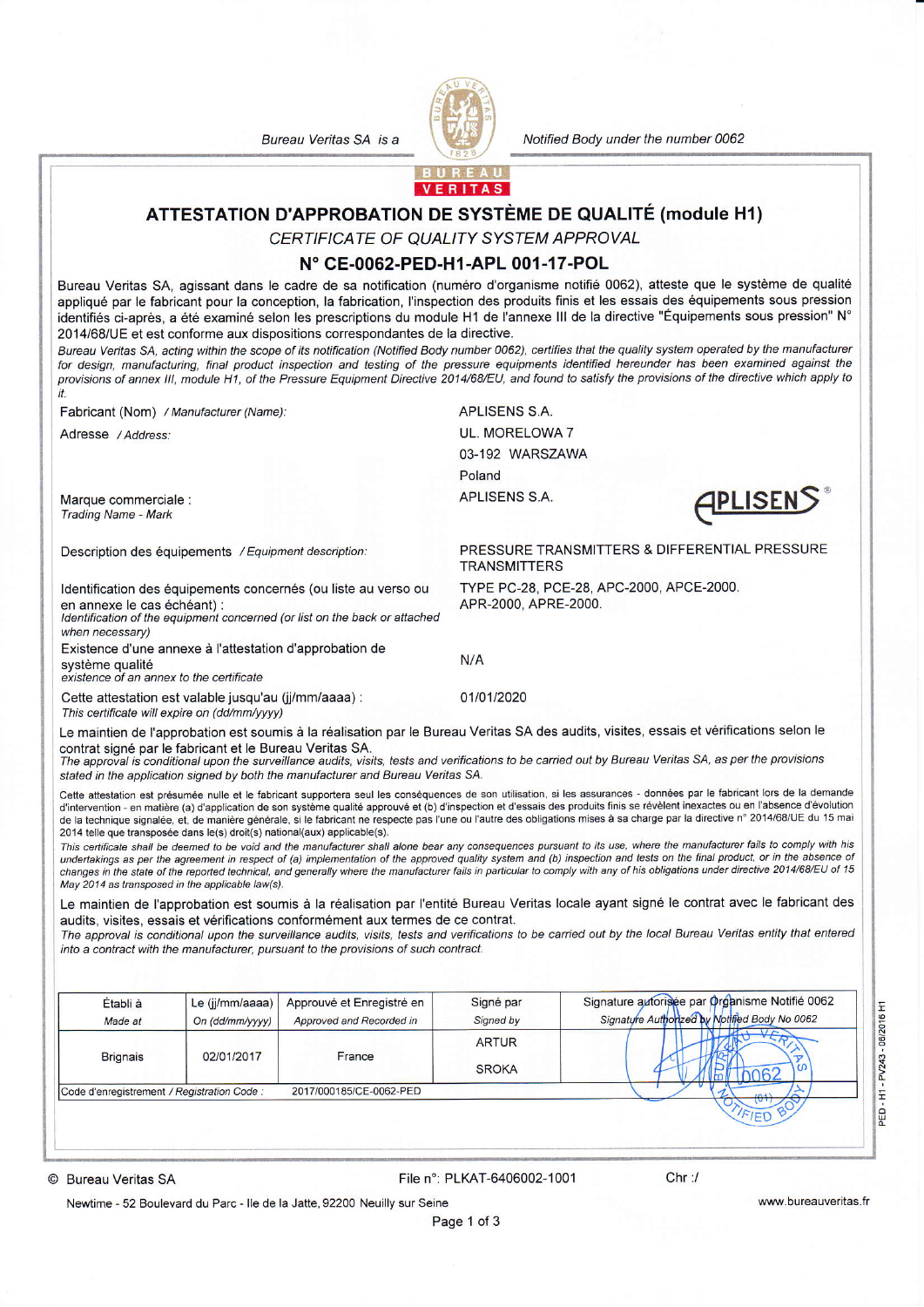Bureau Veritas SA is a



Notified Body under the number 0062

## VERITAS N° CE-0062-PED-H1-APL 001-17-POL

Le présent document est soumis aux Conditions Générales de Service jointes à la demande d'intervention signée par le demandeur.<br>The present document is subject to the terms of General Conditions of Service attached to the

© Bureau Veritas SA

File n°: PLKAT-6406002-1001

Newtime - 52 Boulevard du Parc - Ile de la Jatte, 92200 Neuilly sur Seine

www.bureauveritas.fr